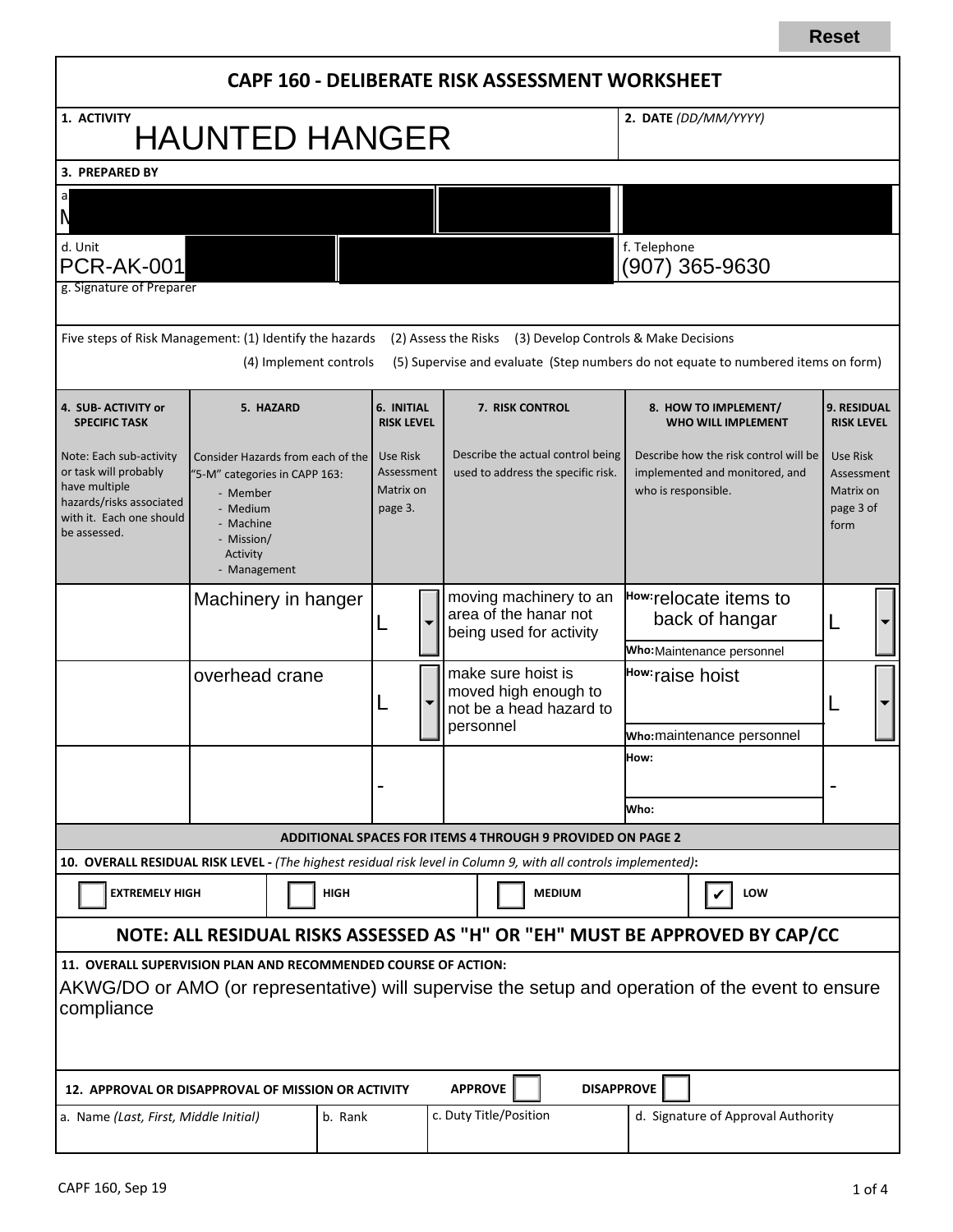| CAPF 160 - DELIBERATE RISK ASSESSMENT WORKSHEET<br>(Use CAPF 160HL if additional space is needed) |           |                                           |                 |                                            |                                  |  |
|---------------------------------------------------------------------------------------------------|-----------|-------------------------------------------|-----------------|--------------------------------------------|----------------------------------|--|
| 4. SUB- ACTIVITY or<br><b>SPECIFIC TASK</b>                                                       | 5. HAZARD | 6. INITIAL<br><b>RISK</b><br><b>LEVEL</b> | 7. RISK CONTROL | 8. HOW TO IMPLEMENT/<br>WHO WILL IMPLEMENT | 9. RESIDUAL<br><b>RISK LEVEL</b> |  |
|                                                                                                   |           |                                           |                 | How:                                       |                                  |  |
|                                                                                                   |           |                                           |                 | Who:<br>How:                               |                                  |  |
|                                                                                                   |           |                                           |                 | Who:<br>How:                               |                                  |  |
|                                                                                                   |           |                                           |                 | Who:<br>How:                               | $\blacksquare$                   |  |
|                                                                                                   |           |                                           |                 | Who:                                       |                                  |  |
|                                                                                                   |           |                                           |                 | How:<br>Who:                               |                                  |  |
|                                                                                                   |           |                                           |                 | How:                                       |                                  |  |
|                                                                                                   |           |                                           |                 | Who:<br>How:                               |                                  |  |
|                                                                                                   |           |                                           |                 | Who:<br>How:                               |                                  |  |
|                                                                                                   |           | -                                         |                 | Who:<br>How:                               | -                                |  |
|                                                                                                   |           | ۰                                         |                 | Who:                                       | -                                |  |
|                                                                                                   |           |                                           |                 | How:                                       | -                                |  |
|                                                                                                   |           |                                           |                 | Who:<br>How:                               |                                  |  |
|                                                                                                   |           |                                           |                 | Who:                                       |                                  |  |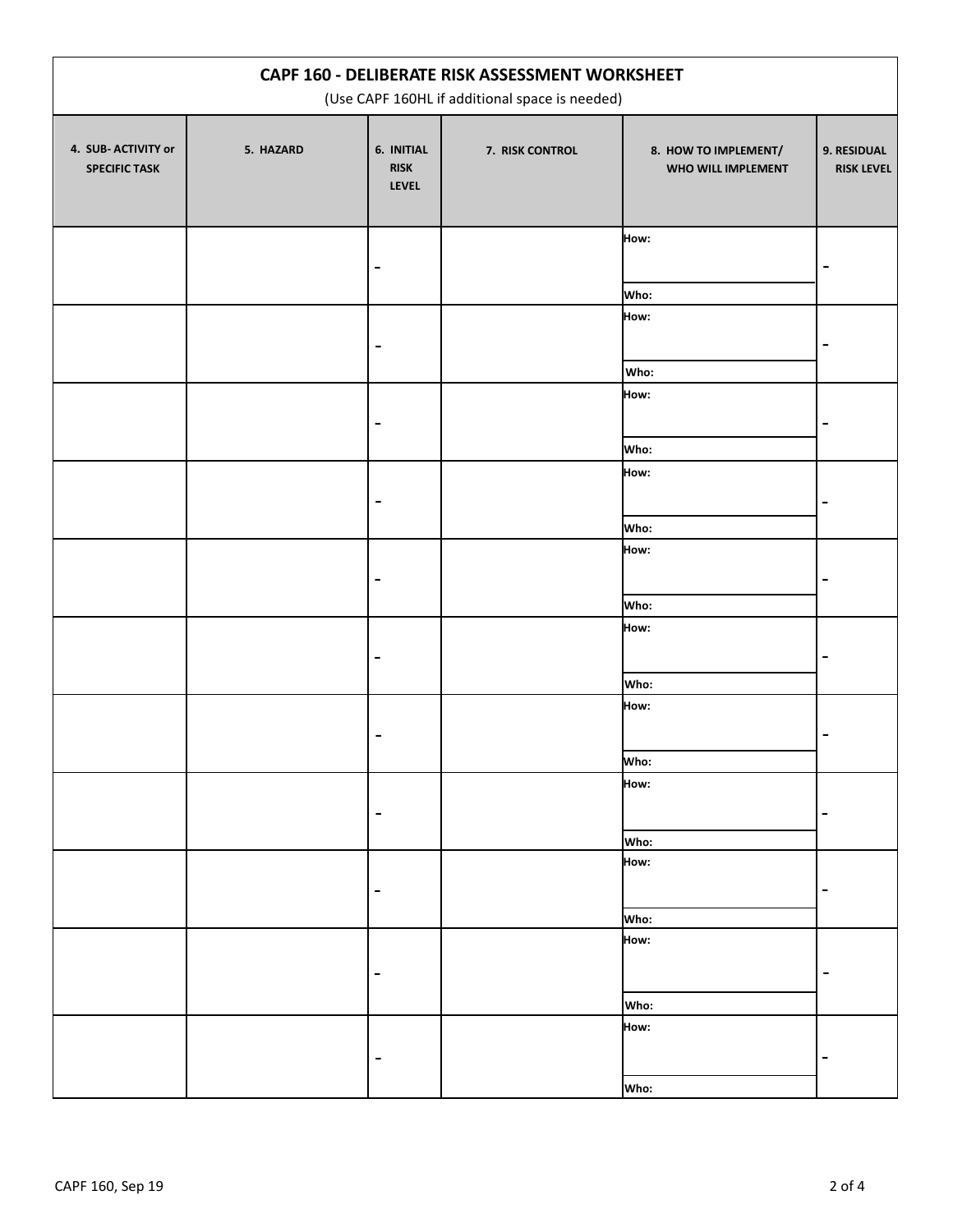## **EH CAPF 160 - DELIBERATE RISK ASSESSMENT WORKSHEET Risk Assessment Matrix Probability** *(expected frequency)* **Frequent:**  Continuous, regular, or inevitable occurrences **Likely:** Several or numerous occurrences **Occasional:** Sporadic or intermittent occurrences **Seldom:**  Infrequent occurrences **Unlikely:** Possible occurrences but improbable **Severity** *(expected consequence)* **A B C D E Catastrophic:** *Death, unacceptable loss or damage, mission failure, or unit readiness eliminated* **I EH EH H H M Critical:** *Severe injury, illness, loss, or damage; significantly degraded unit readiness or mission capability* **II EH H H M L Moderate:** *Minor injury, illness, loss, or damage; somewhat degraded unit readiness or mission capability* **III H M M L L Negligible:** *Minimal injury, loss, or damage; little or no impact to unit readiness or mission capability* **IV M L L L L Legend: EH** – extremely high risk **H** – high risk **M** – medium risk **L** – low risk **13. RISK ASSESSMENT REVIEW** a. Date b. Name (Last, First) c. Rank d. Duty Title/Position e. Signature of Reviewer **14. AFTER-ACTION FEEDBACK AND LESSONS LEARNED NOTE: All residual risks identified as "H" or "EH" must be approved by CAP/CC**